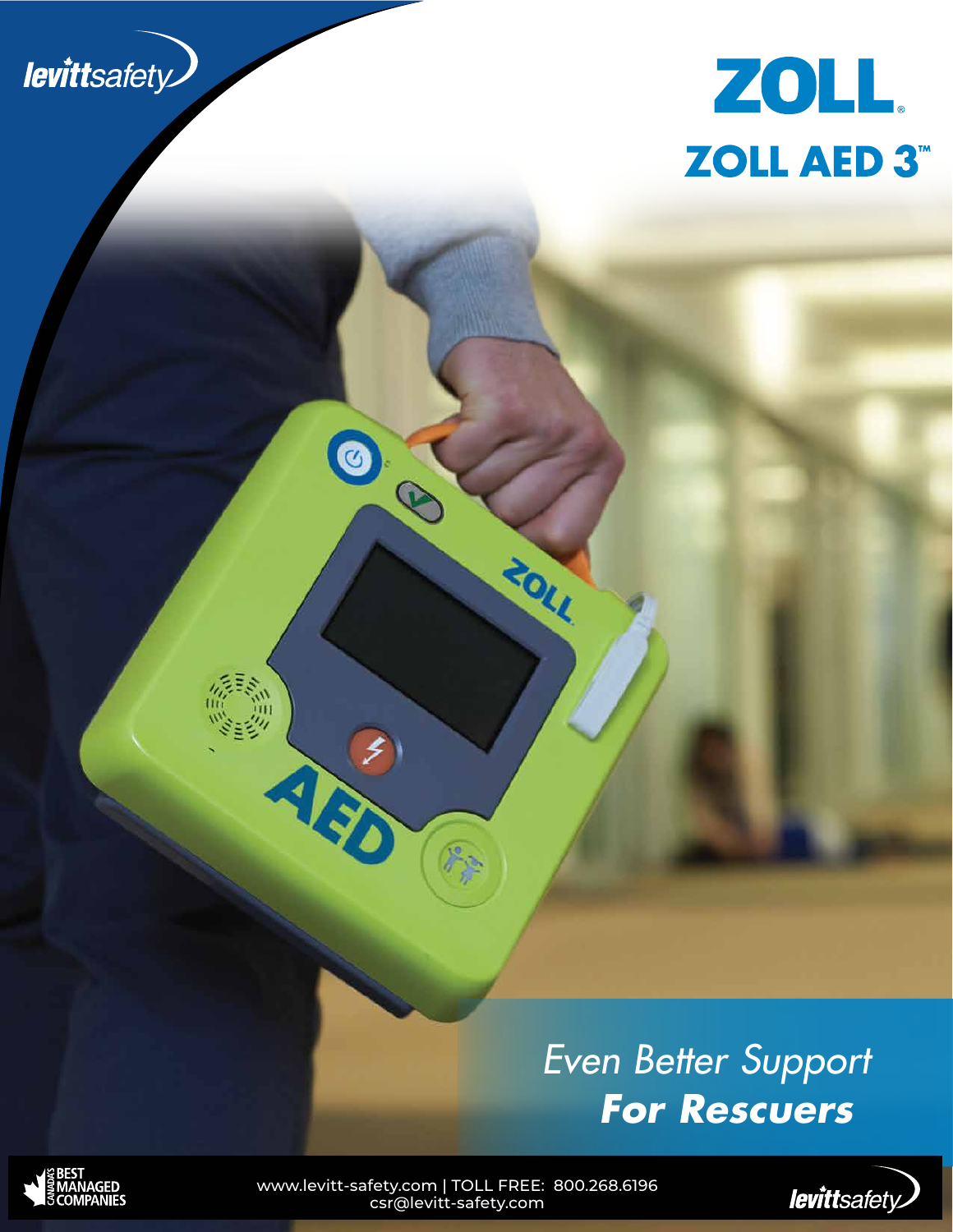

# Beyond the AED Plus

In 2002, ZOLL® launched the AED Plus® defibrillator with Real CPR Help® real-time CPR Feedback to let rescuers know, for the first time ever, when they are doing high-quality CPR. Today more than half a million AED Plus automated external defibrillators (AEDs) are empowering rescuers around the world with the best support when treating a victim of cardiac arrest.

Introducing a new defibrillation platform from ZOLL that builds on our reputation for providing rescuers with unmatched support plus a low total cost of ownership: the ZOLL AED 3™ defibrillator.

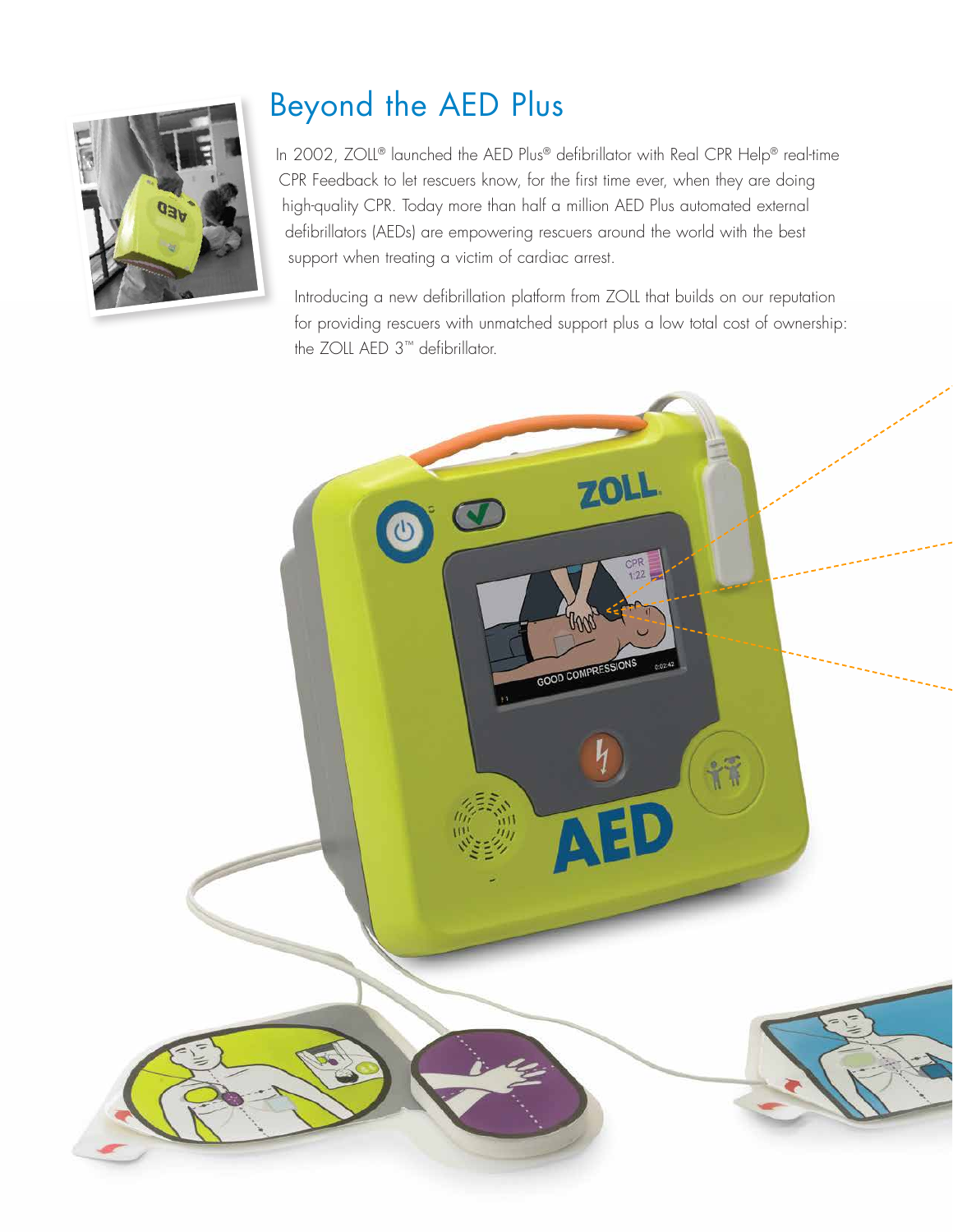



Clear, colorful graphic images combine with audio prompts to step you easily and precisely through the rescue.

### WiFi-enabled Program Management Onboard

Lives are not saved by AEDs alone. People save lives using an AED, and saving lives requires confident rescuers using an AED that has a working battery and pads that have not expired.

Real CPR Help instils confidence by guiding rescuers' compressions to the right rate and depth. Program Management Onboard™ instills further confidence by ensuring your AED is ready to go when needed. Register your ZOLL AED 3 online with ZOLL's PlusTrac™ AED Program Management System via computer or mobile device. Then easily link your ZOLL AED 3 to your local WiFi. Now that your ZOLL AED 3 is cloudconnected, Program Management Onboard regularly reports current status to PlusTrac as part of every automatic self-test.

If your ZOLL AED 3 ever detects a failure, or even fails to report on time, PlusTrac lets you know immediately via e-mail. AED users can now experience continuous worry-free AED readiness in a single solution. No need for people to inspect and report status. Only with the ZOLL AED 3, there is no extra hardware or software purchase required.



Log in to PlusTrac for current AED status, including expiry dates for the battery and pads, tracking the training of your rescuers and scheduling e-mail reports that are sent on a regular basis.

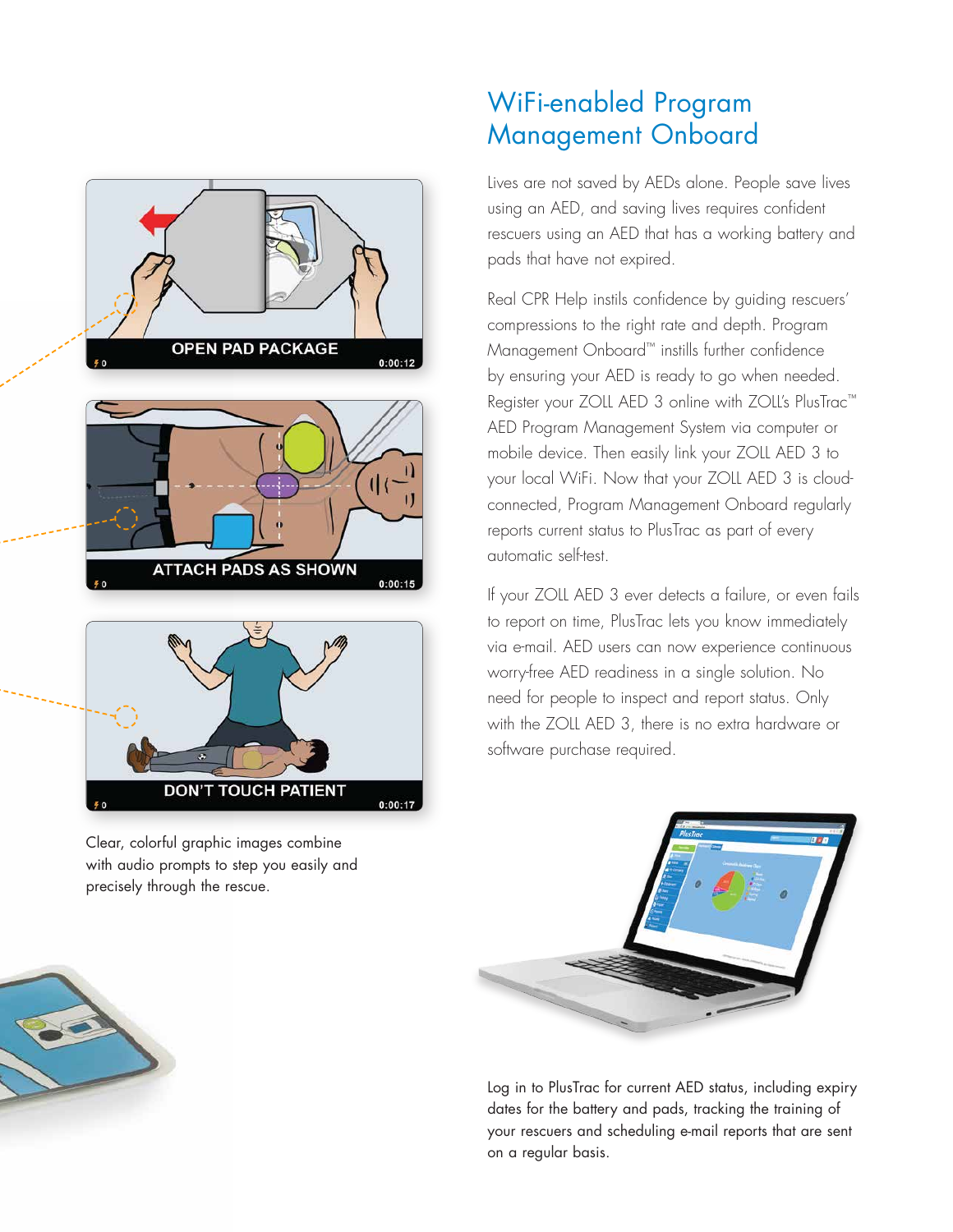*High-quality CPR improves survival from cardiac arrest...... ensuring chest compressions of adequate rate and depth.*

 $\bullet$ 

ZOLL.

 $\blacktriangle$ 

– *2015 AHA Guidelines, pg. S415*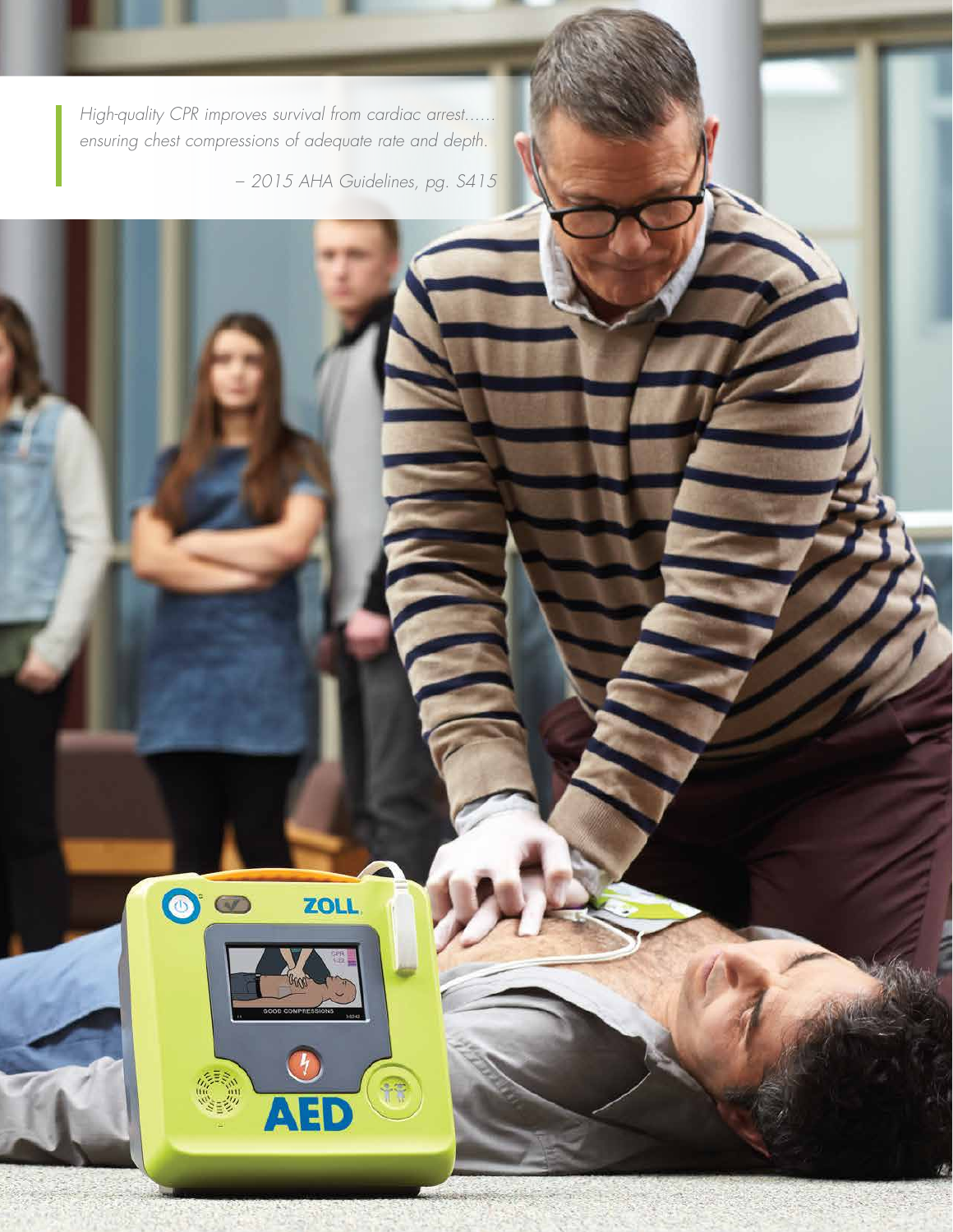#### CPR Required

The latest Guidelines from resuscitation councils worldwide are clear: successful defibrillation must be supported with high-quality CPR. The AED's first heart analysis is critical. If it calls for no shock, only high-quality CPR can lead to a shockable rhythm on the next heart analysis. If the first analysis does call for a shock, once it's delivered, the stunned heart desperately needs blood as it tries to reorganize and regain its natural beat. Only high-quality CPR can supply a struggling heart with the oxygenated blood needed to restore a normal rhythm.

*" Monitoring of CPR quality is arguably one of the most significant advances in resuscitation practice in the past 20 years and one that should be incorporated into every resuscitation."*

> *– AHA CPR Quality Consensus Statement. Circulation. 2013;128; pg. 420.*

#### Knowledge Is Power

But what is high-quality CPR? The current resuscitation Guidelines call for chest compressions at a rate of 100 to 120 per minute at a depth of 2 to 2.5 inches (5 to 6cm). So how can rescuers know when they are in compliance? They should not have to guess. They should know, and that knowledge may well give them the power to save a life.

Only an AED that provides real-time CPR feedback for rate and depth of compressions can deliver the best support to save a life.

#### The CPR hand-placement landmark senses your chest compressions and lets the ZOLL AED 3 see the depth of each compression.

# THE CASE FOR AEDS

#### Survival Increases with Early Intervention

Research shows that the probability of survival goes up dramatically when CPR is performed and when an AED is applied before an ambulance arrives.<sup>1</sup>



**Probability of Survival (Discharged from hospital and alive 30 days later)**

#### Where Is the AED?

Too often, the answer is, "We don't have one." Sadly, the same research that demonstrated a nearly fivefold increase in survivability (from 5% to 24%) when an AED is used, also showed that an AED is available only 2% of the time.

1Weisfeldt ML, et al. *J Am Coll Cardiol*. 2010;55(16):1713–20.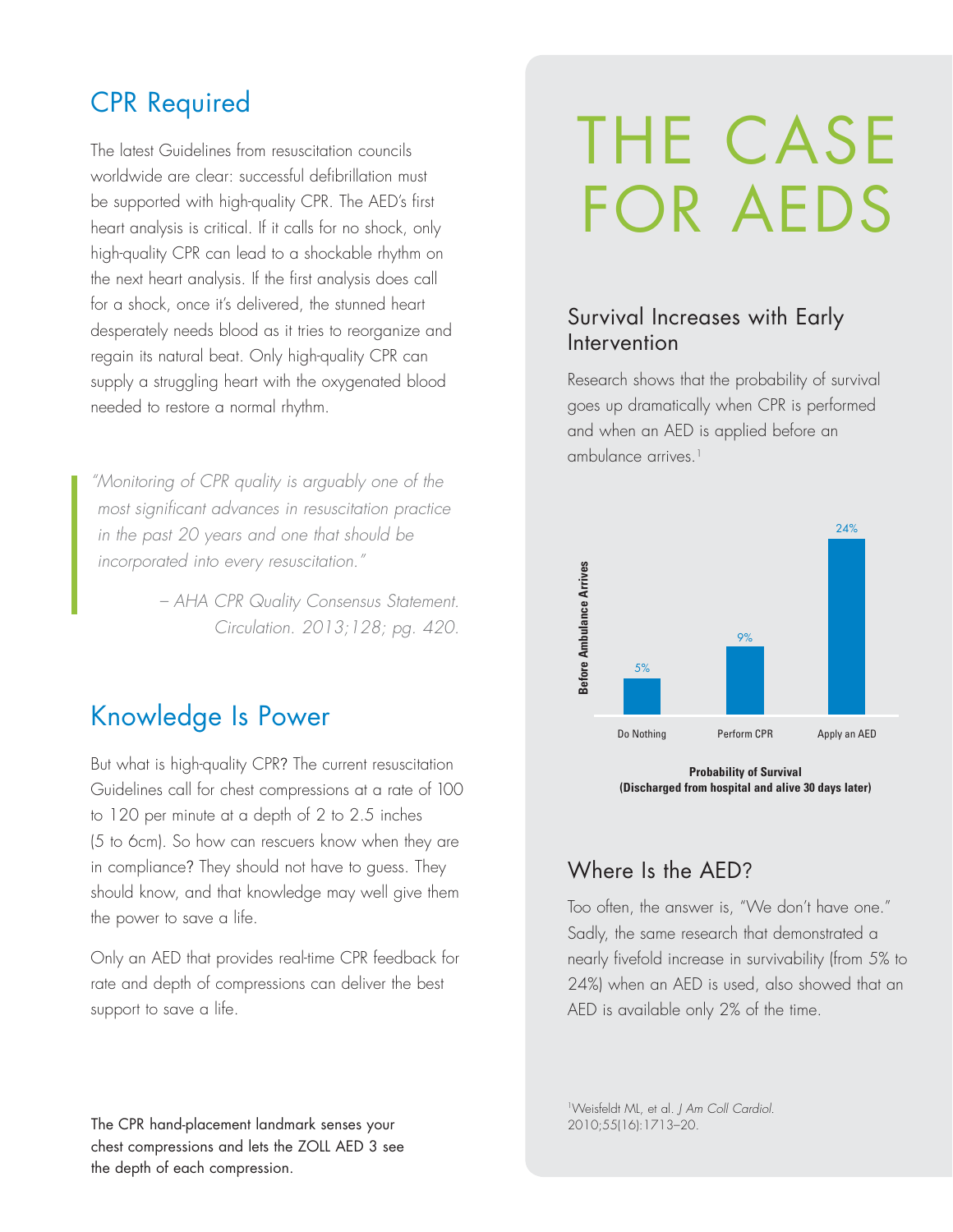# THE CASE FOR CPR

#### Quality Buys Time

The AHA's latest Guidelines note that if bystanders do nothing for a collapsed victim, the chance of survival drops about 10% every minute.<sup>2</sup>



But if bystanders can immediately begin CPR and keep it up, the chance of survival only drops 3% to 4% per minute.<sup>2</sup> At that rate, approximately 10 minutes after collapse, the chance of survival remains at about 60%.



2AHA Guidelines for Cardiopulmonary Resuscitation and Emergency Cardiovascular Care Science. *Circulation*. 2010;122:S706

### Professional Technology for Everyone

Like the AED Plus that preceded it, and all of ZOLL's professional defibrillators, the ZOLL AED 3 is equipped with Real CPR Help technology to help lay rescuers perform high-quality CPR. The sensor in the pads lets the AED see your chest compressions so it can guide you to the proper rate and depth with prompts and an on-screen bar gauge.

#### How It Works

- The CPR Uni-padz™ Electrodes sense and report the motion of rescuers' chest compressions to the ZOLL AED 3.
- During an adult rescue, audio and text prompts let rescuers know when to "Push harder" and when they are doing "Good compressions."
- The compression depth bar gauge shows rescuers the depth of each compression in real time.
- The metronome detects compressions and encourages rescuers to compress at a rate of at least 100 compressions per minute.

#### Sooner Is Better

At 8 seconds with a fresh battery, the ZOLL AED 3 is among the fastest at delivering a shock after chest compressions stop.\* Research shows that minimizing time to shock after the CPR cycle ends may improve survival.<sup>4</sup> The Current resuscitation Guidelines note, "The delay between stopping chest compressions and delivery of the shock (the pre-shock pause) must be kept to an absolute minimum; [any] delay will reduce the chances of the shock being successful."5

4 Snyder DE, et al. *Crit Care Med*. 2004;32(9) Supplement:S421-S424. 5AHA Guidelines for Resuscitation 2015. Resuscitation. 2015;Page S420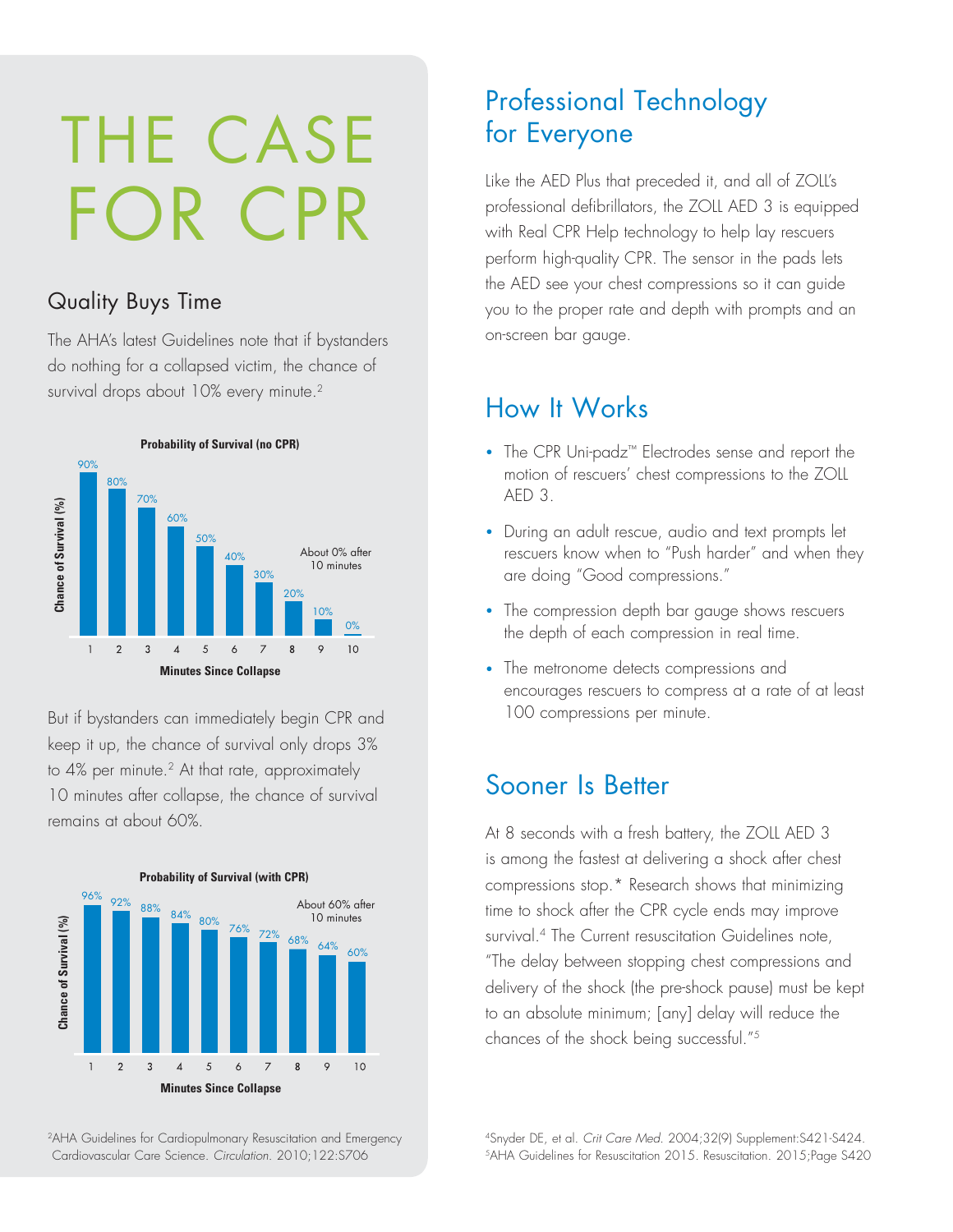*Research has shown ZOLL defibrillators equipped with Real CPR Help - providing real-time feedback for depth and rate of chest compressions – more than doubled the chance of survival from cardiac arrest!* 

e pin

*– Bobrow B, et al. Annals of Emergency Medicine. July 2013:62(1):47-56.31*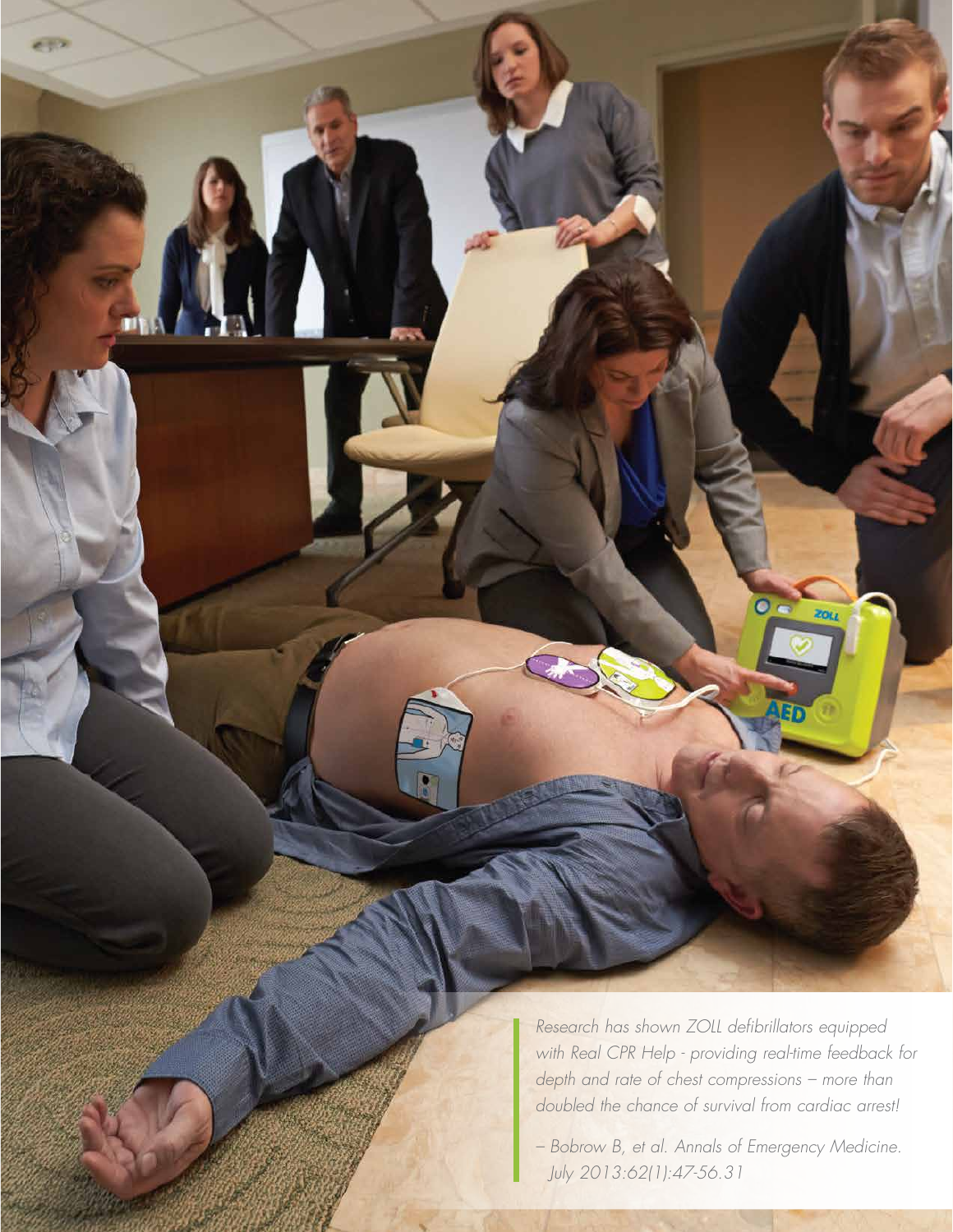

## Leading Technology. Reasonable Cost.

Once installed, the ZOLL AED 3 defibrillator costs significantly less than almost any other AED to maintain. Because the CPR Uni-padz can defibrillate both children and adults, there are no special pads to buy and regularly replace to be ready to rescue a child. And because the CPR Uni-padz and the battery both last five years, replacing disposables is easier and less expensive over time. Longer lasting, fewer replacements, lower costs.

No other AED's pediatric pads last 5 years. No other AED only requires you to replace pads and battery only once in the first 10 years of service.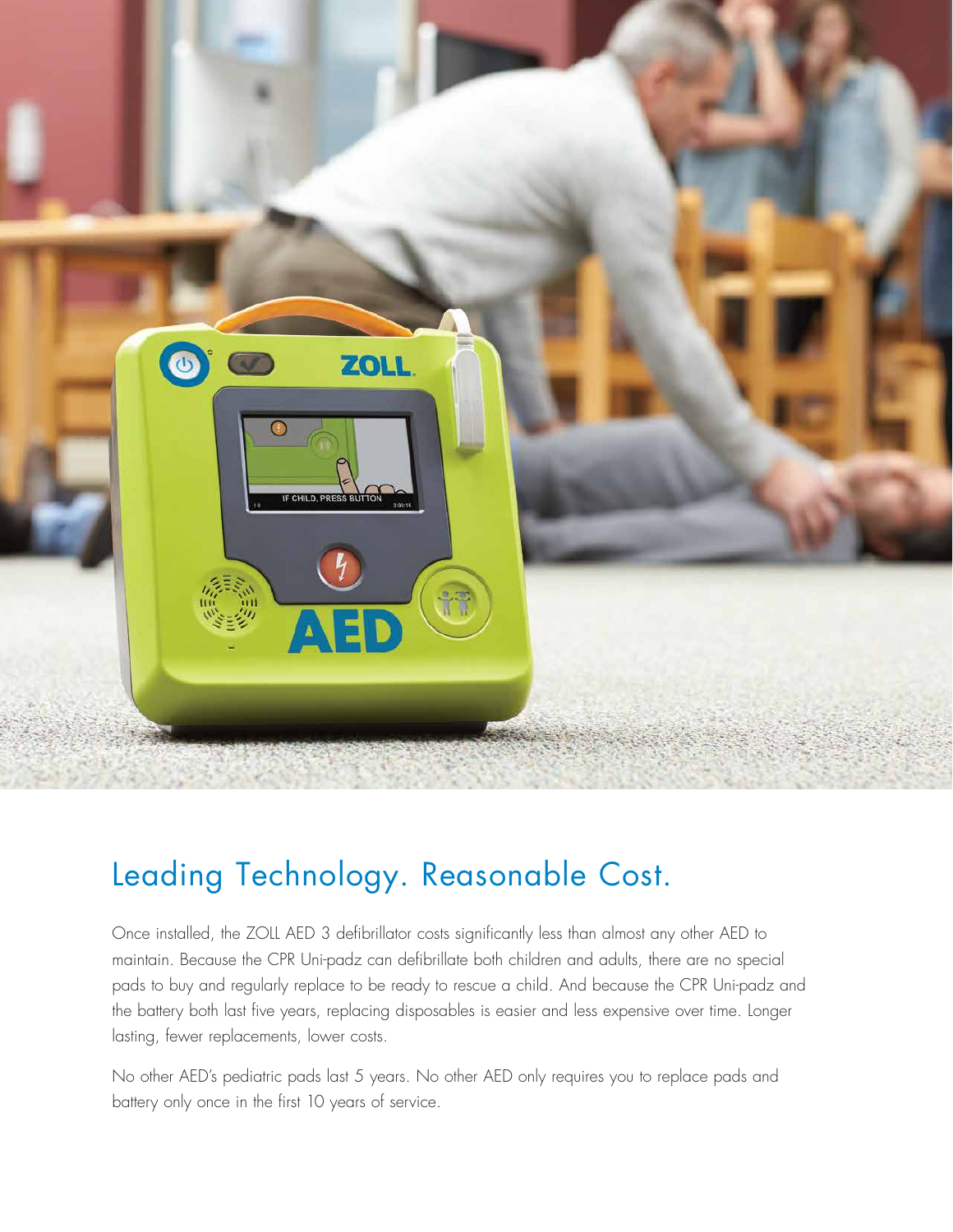## Ready for Tomorrow

The AED 3 is easy to use, easy to maintain and reliable because it has the latest technology onboard.

- You can reconfigure it, upgrade software to the latest Guidelines, and download event data files easily using the interactive touchscreen and onboard USB port.
- Orient it the way you need it in a rescue: lay it flat like most AEDs, or stand it upright for the same easy viewing available in most professional defibrillators.
- Use it in two successive rescues and retain both event data files for later download.
- Activate multiple languages.
- Rely on its ruggedness. The ZOLL AED 3 passes the one-meter drop test and has an IP55 rating for dust and water ingress.
- Choose which shock technology is right for your rescuers: the standard ZOLL AED 3 Semiautomatic model for rescuers who want to control shock delivery, or the ZOLL AED 3 *Automatic* model for automatic shock delivery after a three-second countdown.



The ZOLL AED 3 *Automatic* delivers the shock we upgrade software. automatically after a three-second countdown. No need to push the Shock button.



The ZOLL AED 3 battery lasts up to 5 years, regularly reports its status to Program Management Onboard and can be easily assessed from the touchscreen in Management Mode.



Pre-connected CPR Uni-padz are ready for rescue with simple pull tabs and a pair of scissors for fast electrode placement.



Plug a memory stick into the USB port to download rescue event data, upload a new configuration or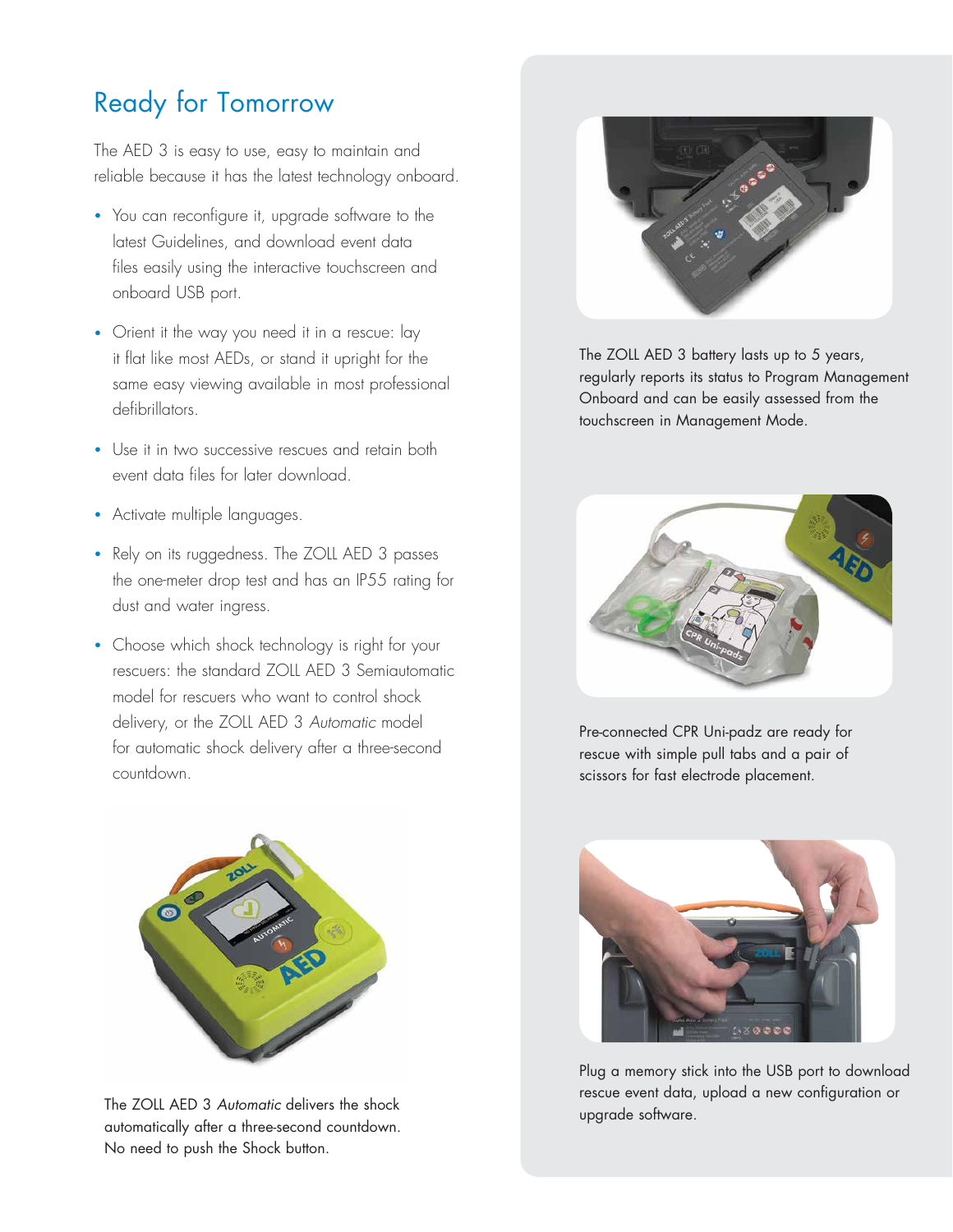**PlusTrac Support 22.4.15** PlusTrac: AED Passed test... Inbox FROM

9.32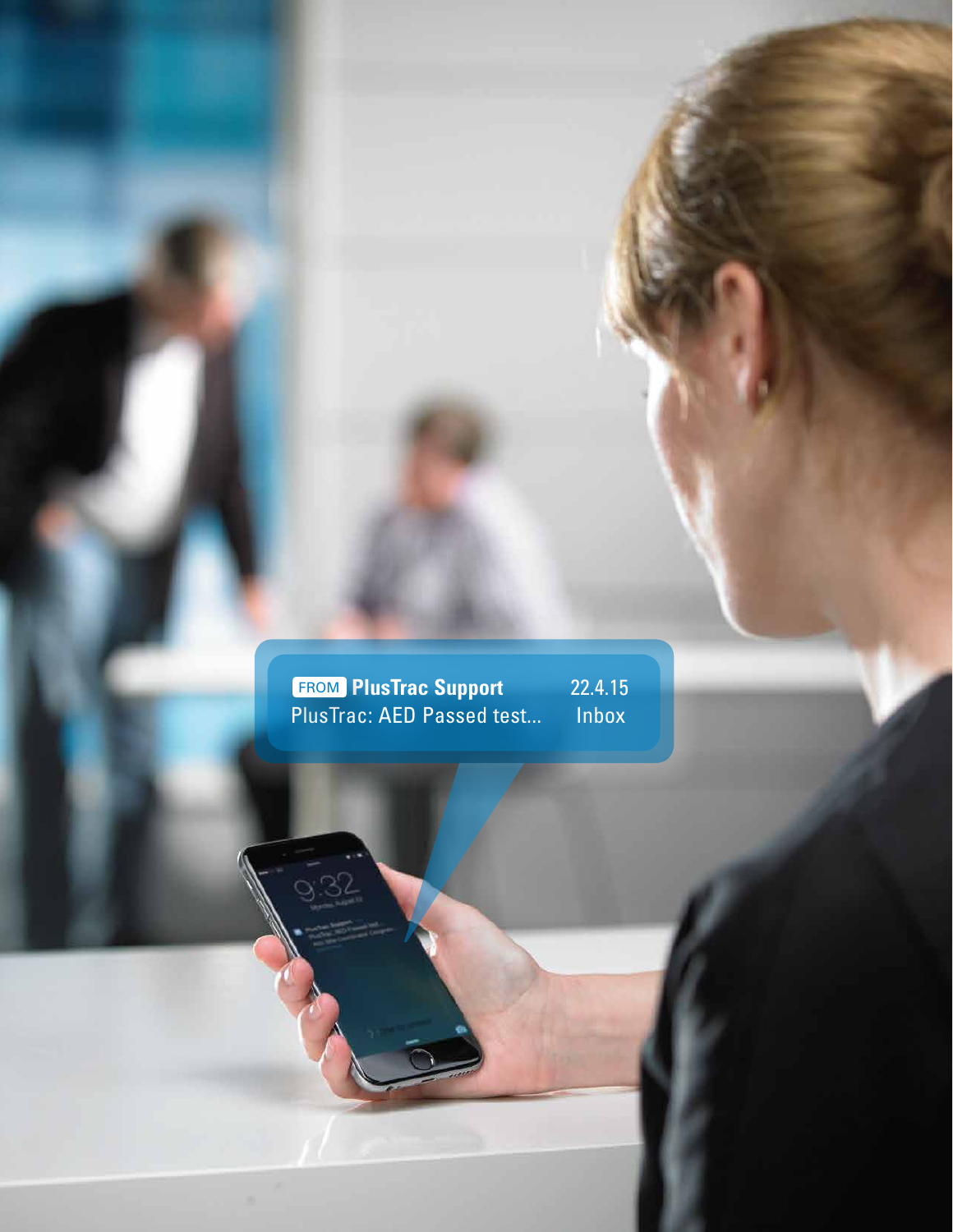### Heard from Your AED Lately?

Every AED Program Manager lives with the fear an AED may not be ready when needed. The battery may lack power. Pads might be expired. Electronic components might fail. Did my AED pass the last self-test?

Can you ever know an AED is ready to rescue?

Until now, having someone regularly check and report the status of every AED has been the typical solution. The ZOLL AED 3 redefines how you manage your AED with ZOLL's exclusive Program Management Onboard.

#### The Cloud Changes Everything

Program Managers can now use their local WiFi network to remain permanently cloud-connected to the ZOLL PlusTrac AED Program Management System. If your ZOLL AED 3 ever fails a self-test, it will let you know immediately by email.

Let the ZOLL AED 3 do all the worrying, while you enjoy worry-free readiness.



Cloud Connected

Configure the ZOLL AED 3 to link with PlusTrac in the cloud after every automatic self-test. Get an immediate email for a failed or overdue self-test, along with daily or weekly status reports.

# THE CASE FOR PROGRAM MANAGEMENT

#### AED Programs Pay Off

The *British Journal of Sports Medicine* published an article showing that U.S. high schools that have implemented AED Programs for rescue readiness experience an overall survival rate of 71%.<sup>6</sup>



The authors conclude that "High school AED Programs demonstrate a high survival rate for students and adults who suffer sudden cardiac arrest on school campus. School-based AED Programs are strongly encouraged."

6Drezner JA, et al. *Br J Sports Med.* 2013;47:1179–1183.